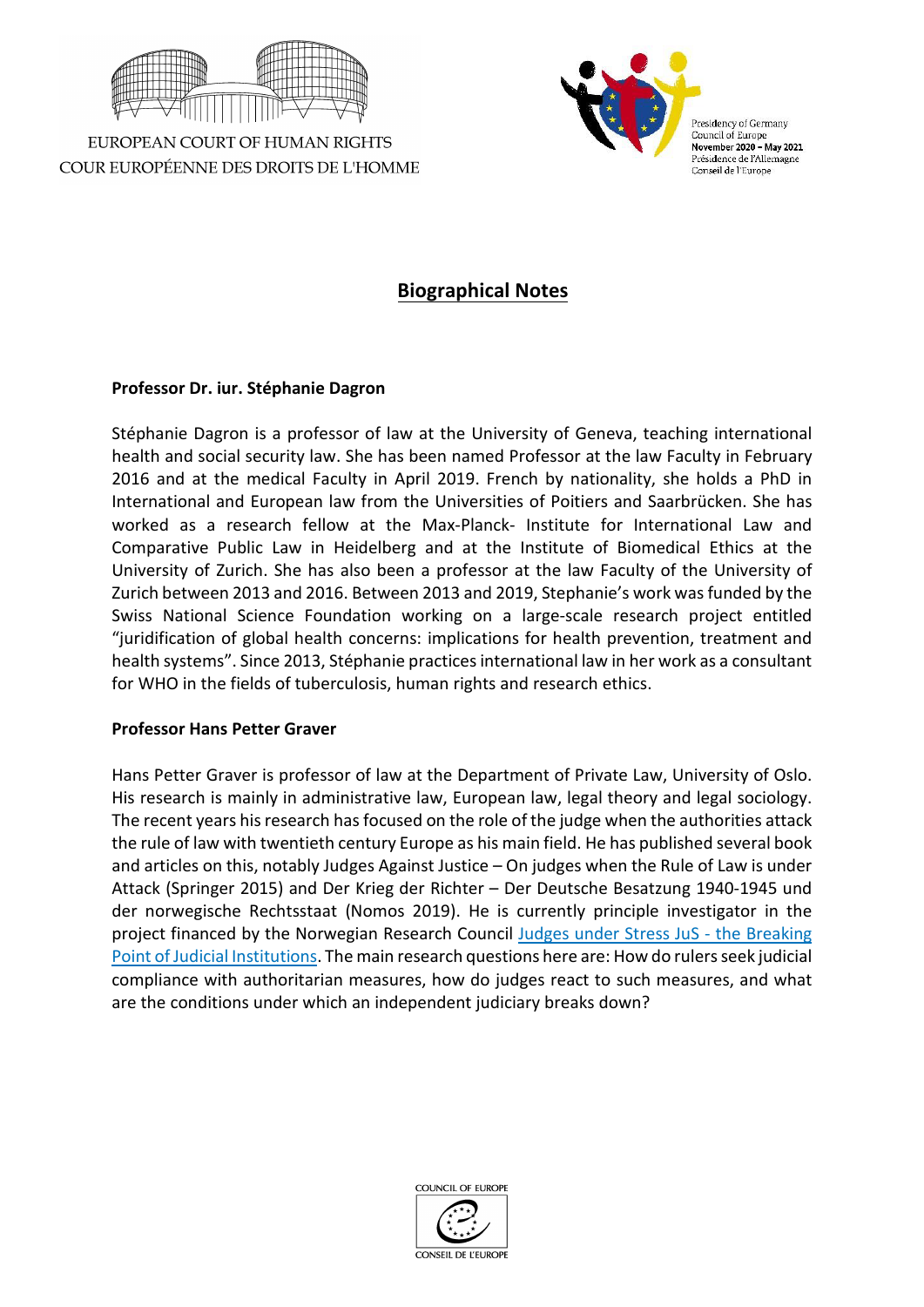## **Professor Andrew Murray**

Andrew Murray is Deputy Head of Department and Professor of Information Technology Law at the London School of Economics. He directs the LSE's Law, Technology and Society research group and is on the steering group of the LSE Data Science Institute. He is a Fellow of the Royal Society of Arts (FRSA), was a member of the Law Society LawTech Regulatory Action Taskforce and was in 2017-18 a Commissioner for the LSE Truth, Trust and Technology (T3) Commission. During 2018-19 Andrew was the Special Advisor to the House of Lords Communications Committee inquiry into internet regulation: *Regulating the Digital Environment*. He has been since 2014 a visiting Professor at the Computer Law Institute, VU Amsterdam, and was in Spring 2015 and 2017 a visiting Professor at the Paris Institute of Political Science (Sciences Po). In 2020 gave the prestigious TMC Asser Lecture lecturing on AI, autonomy and the rule of law.

He writes the leading textbook *Information Technology Law: The Law and Society*, and recently co-wrote *Rethinking the Jurisprudence of Cyberspace* with Chris Reed.

## **Professor Oreste Pollicino**

Oreste Pollicino is Full Professor of Constitutional Law and Internet Law at Bocconi University where he is also director of the Bocconi LL.M in Law of Internet Technology and co-director RULES Bocconi Research Centre Baffi-Carefin. He is Italian Member of the Managing Board of the European Agency for Fundamental Rights, Independent Expert at the Global Partnership for Artificial Intelligence (GPAI), Member of EU Commission Sounding Board of the Multistakeholder Forum on disinformation. Oreste is also editor-in-chief of the law reviews "MediaLaws" and "Diritti Comparati".

He has extensively published in the field of constitutional law, comparative constitutional law, European law and Internet law. Among his recent publications, *Protection of Fundamental Rights in Internet. Towards Digital Constitutionalism?* Hart Publishing (expected in 2021); (with G. Pitruzzella)*, Hate speech and Fake news. A Comparative Constitutional Perspective,*  Bocconi University Press, 2020; (with A. Morelli), *Metaphors, Judicial Frames and Fundamental Rights in Cyberspace*, in *American Journal of Comparative Law*, forthcoming, 2021.

### **Professor Dr. Patricia Popelier**

Patricia Popelier is senior professor in constitutional law at the University of Antwerp, and director of the Law and Government research group. She is also senior research fellow at the University of Kent, Centre for Federal Studies and co-promoter of the Centre of Excellence GOVTRUST. She publishes widely in the area of constitutional law, with focus on constitutionalism, legitimacy and federalism; constitutional review; and legislative studies. She is the co-editor of a book on *Criticism of the European Court of Human Rights. Shifting the Convention System* (Intersentia 2016)*.* Her most recent monograph is *Dynamic Federalism*  (Routledge 2021).